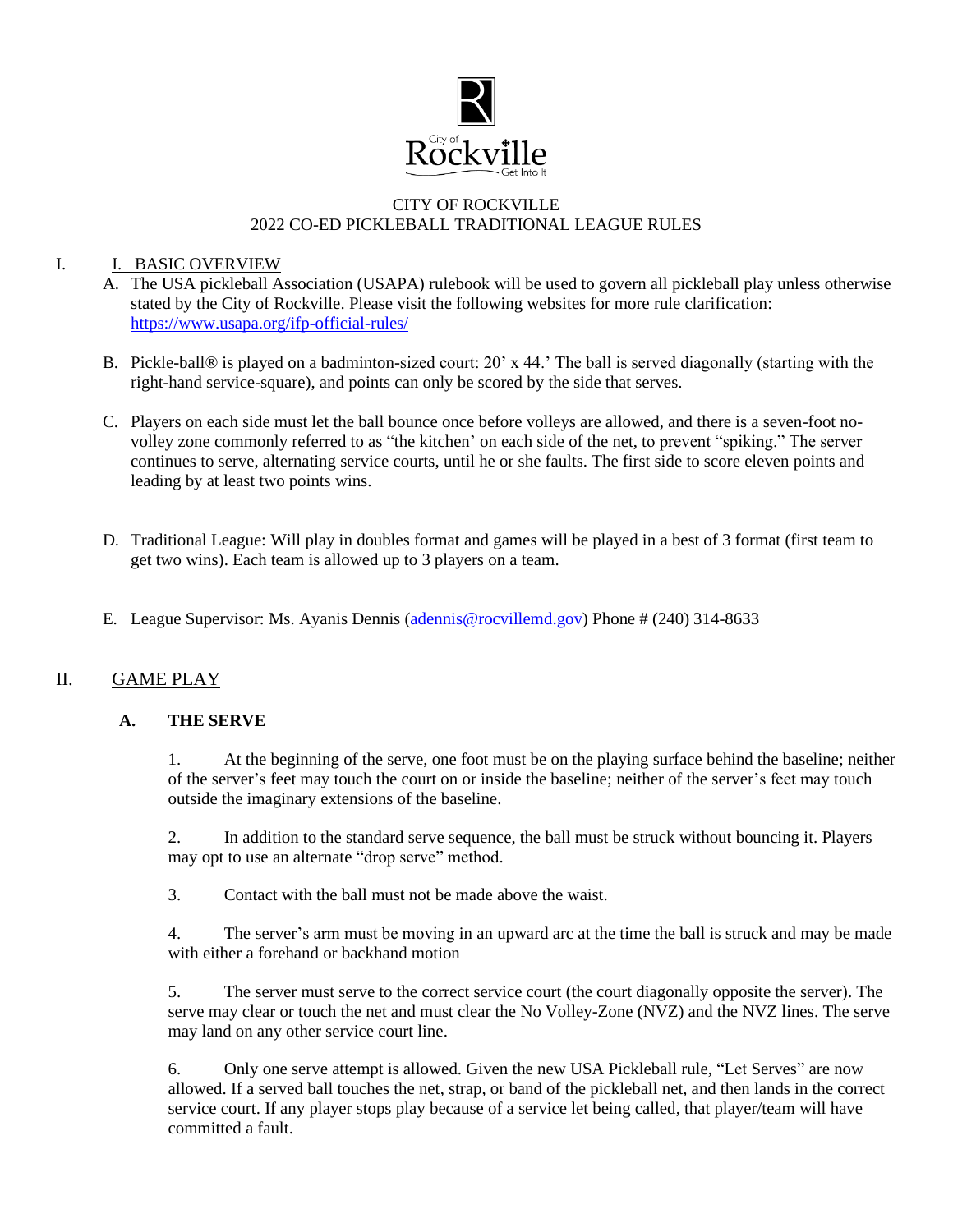# **B. THE SERVICE AND SIDE SELECTION**

1. At the start of the first game the team on the right side of the schedule will serve first. The team on the left side of the schedule will pick the side they choice to start on. After the first games the losing team will serve first.

2. Both players on the serving doubles team have the opportunity to serve and score points until they commit a fault \*(except for the first service sequence of each new game). Once a team commits a fault during the first game of play, the ball will go to the opposing team.

3. The first serve of each side-out is made from the right-hand court. If a point is scored, the server switches sides and the server initiate the next serve from the left-hand court

4. As subsequent points are scored, the server continues switching back and forth until a fault is committed, and the first server loses the serve. When the first server loses the serve the partner then serves from their correct side of the court (except for the first service sequence of the game\*).

5. The second server continues serving until his team commits a fault and loses the serve to the opposing team. Once the service goes to the opposition (at side out), the first serve is from the right-hand court and both players on that team have the opportunity to serve and score points until their team commits two faults.

6. It is recommended that the players change ends of the court when one side has 6 points to minimize the effects of the sun and wind.

# **C. SCORING**

1. Points are scored only by the serving team.

- 2. Each game will be played to 11 points (must win by two points).
- 3. During the playoff's games will be played to 11 (must win by two points).

4. The player who is serving should declare the score and serving position before each serve, starting with their team's score first, then their opposing team's score second and finally their serving position. This must be done before the ball is served.

5. If the server or referee calls the wrong score, any player may stop play before the return of serve to ask for correction.

6. After the serve has occurred, a player who stops and challenges the called score when there is no error will have committed a fault.

7. Games will be played in a best of 3 format (first team to get two wins).

8. After your games have been played, players record their scores on the score sheet and submit it to the Site Supervisor. Record the teams score and the total for all games played.

#### **D. DOUBLE-BOUNCE RULES**

1. When the ball is served, the receiving team must let it bounce before returning, and then the serving team must let it bounce before returning, thus two bounces. After the ball has bounced once in each team's court, both teams may either volley the ball (hit the ball before it bounces) or play it off a bounce (ground stroke).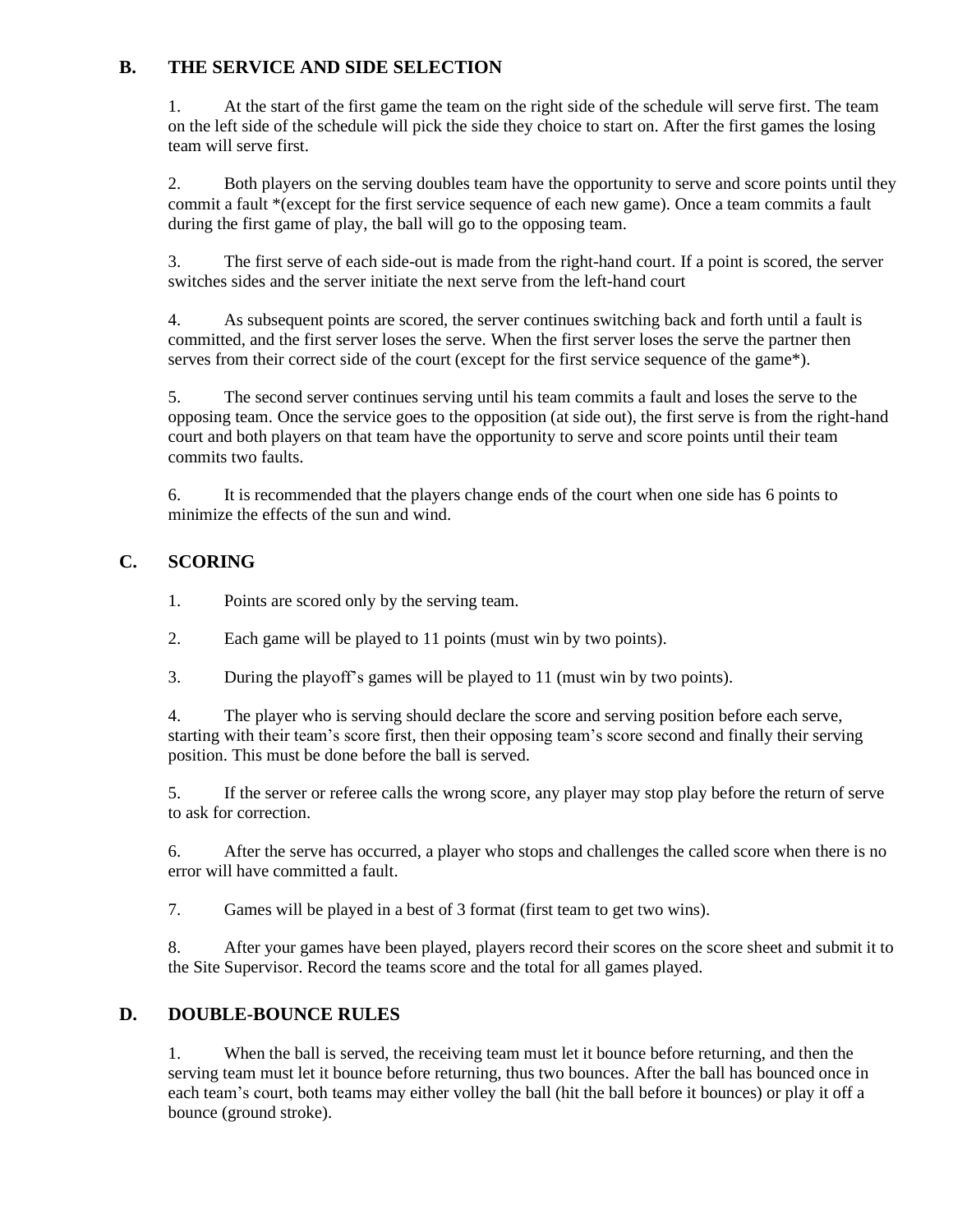# **E. NON-VOLLEY ZONE "KITCHEN"**

1. The Non-Volley Zone (NVZ) also known as the "Kitchen" is the court area within 7 feet on both sides of the net. All lines bounding the NVZ are part of the NVZ. The NVZ is two-dimennsional and does not rise above the playing surface.

2. Volleying is prohibited within the non-volley zone. This rule prevents players from executing smashes from a position within the zone.

3. It is a fault if, when volleying a ball, the player steps on the non-volley zone, including the line and/or when the player's momentum causes them or anything they are wearing or carrying to touch the non-volley zone including the associated lines

4. The only time a player may step into kitchen or "non-volley" zone is when the balls bounce it this area. At that time a player may step into the kitchen to hit to ball and then must step back out of the kitchen immediately.

# **F. LINE CALLS**

1. Players are responsible for calling the lines on their end of the court. If a player makes an initial line call, and then asks for either the opponent(s) or the site supervisors' opinion, if the opponent or site supervisor can make a clear "in" or "out" call, the clear call will stand. If no clear call can be made, the initial line call by the player will stand. A call made by the opponent can be appealed to the site supervisor for a final "in" or "out" decision.

2. A ball contacting any line, except the non-volley zone line on a serve, is considered "in". A serve contacting the non-volley zone line is short and a fault.

3. A player should not question an opponent's call, although any player may appeal a call to a Site Supervisor before the score is called to start the next point.

4. If one player calls the ball "out" and the partner calls it "in", then doubt exists, and the team's call will be "in". Any player may appeal a call to the Site Supervisor. If the site supervisor did not see the ball, the ball is considered in.

5. "Out" line calls should be promptly signaled by voice and may include a hand signal regardless of how obvious they may seem.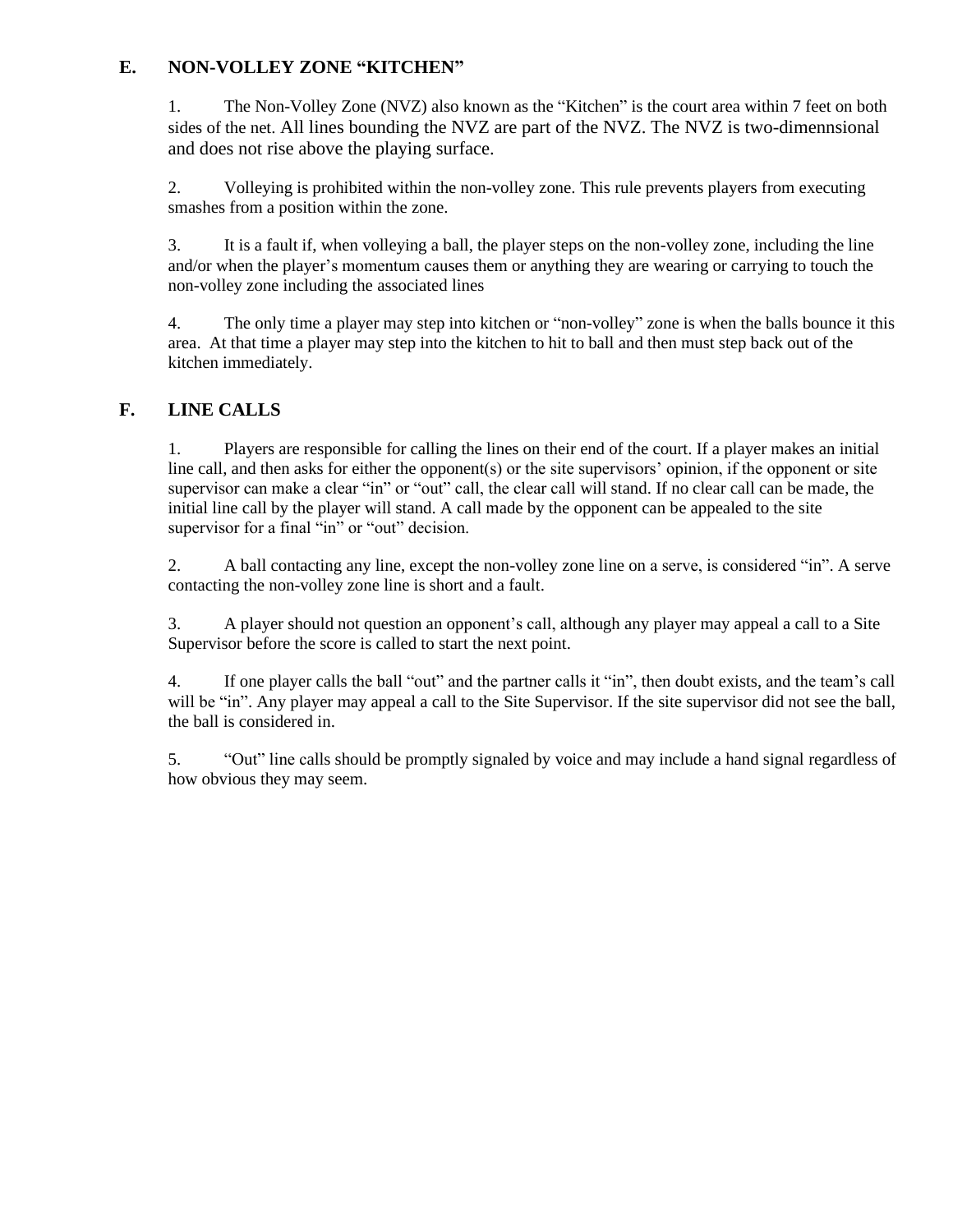# **G. FAULT RULES**

- 1. A fault is any action that stops play because of a rule violation.
- 2. A fault occurs when:
	- A serve does not land within the confines of the receiving court
	- The ball is hit into the net on the serve or any return
	- The ball is volleyed before a bounce has occurred on each side
	- The ball is hit out of bounds
	- A ball is volleyed from the non-volley zone
	- A ball bounces twice before being struck by the receiver
	- A player, player's clothing, or any part of a player's paddle touches the net or the net post when the ball is in play
	- There is a violation of a service rule
	- A ball in play strikes a player or anything the player is wearing or carrying
	- The player deliberately touches the ball with the paddle more than once
	- A ball in play strikes any permanent object before bouncing on the court
- 3. A fault by the serving team results in the server's loss of serve or side out.

# **H. TIME-OUT RULES**

1. Each team is allowed one 30 sec time-out per game.

2. There is no penalty for calling a time-out when none is available if all other time-out rules are complied with. Play will immediately resume.

3. Medical Time-Out: If a player is accidentally injured during a match, that player may take a medical timeout. Site Supervisor should be summoned to assess the situation and render appropriate first aid.

4. If blood is seen, play may not resume until the bleeding has been controlled and any blood on clothing and the court has been cleaned up.

#### III. Game Schedules

# **A. FORFEITURES, ABSENCES, and "NO-SHOWS"**

1. Games will be played **only** on the scheduled dates unless there is inclement weather. Games that get rained-out will be rescheduled.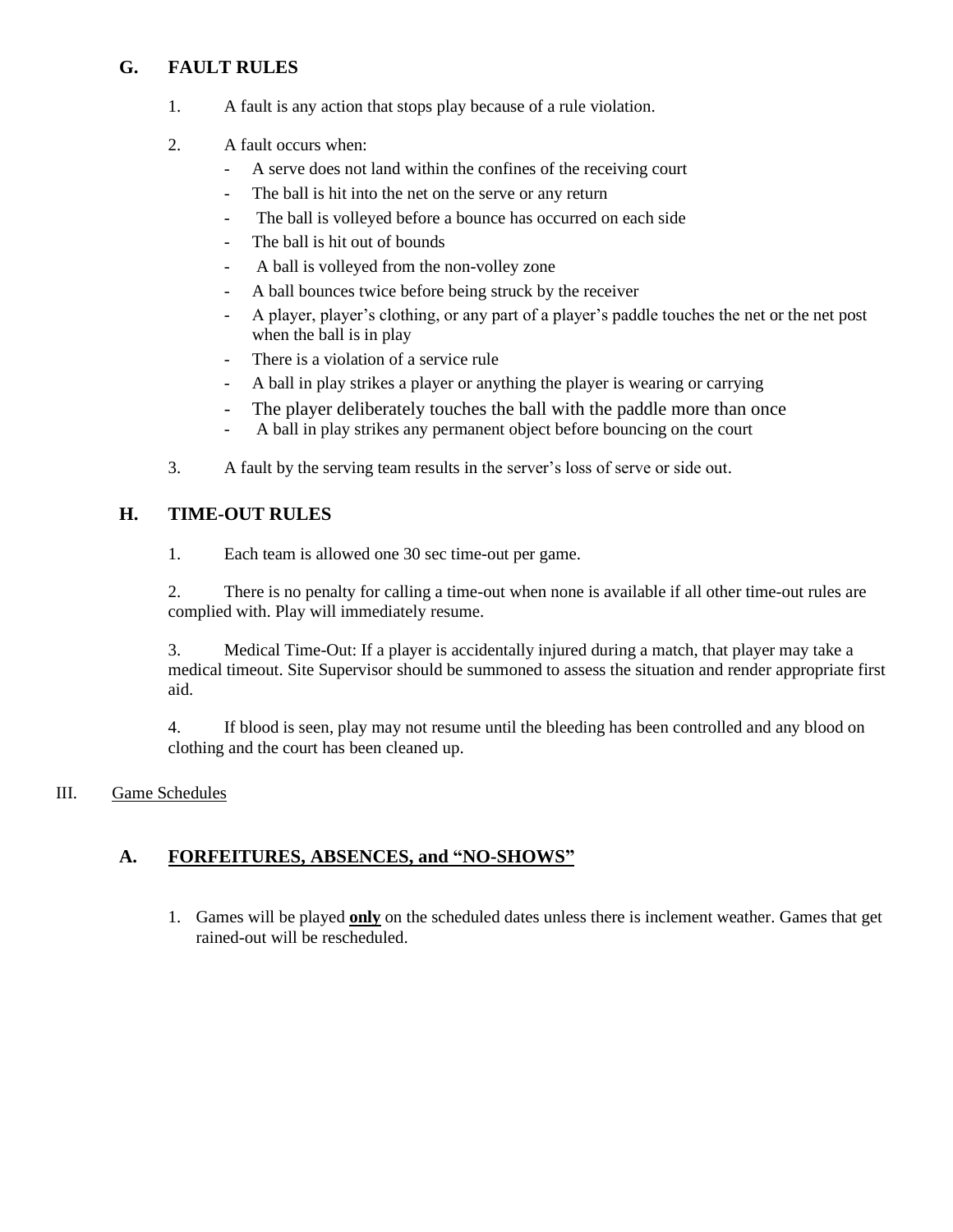2. Please notify the League supervisor **four** days before the scheduled match if the team cannot make the match or if the team needs a sub for the evening.

3. No games will be rescheduled due to a player or team absence. The team will need to find a sub to fill in or forfeit.

4. If a team is a "No-Show" which means they did not notify the League Supervisor that they are not able to attend their scheduled match in the appropriate time and or have not arrived by 10 minutes before the start of play this will be considered a forfeit.

# 5. **After 2 forfeits the team will be removed from the schedule.**

**\****If you can provide a medical excuse, then it will not count as a forfeit. If it is Covid related you will need to provide a negative test result before resuming game play.*

6. The suspensions listed below pertains to anyone leaving their matches prior to the completion of Ladder play and for behavioral issues. If a player must leave their match due to a medical issue, you will be excused from the suspensions.

- a) 1<sup>st</sup> offence: you will be suspended from league play for 2 weeks
- $b)$  $2<sup>nd</sup>$  offence: you will be suspended form league play for 4 weeks

 $c)$  $3<sup>rd</sup>$  offence: you will be suspended form league play for 12 months from the date of the last infraction

# **B. SUBSTITUTIONS**

- 1. Each team is allowed 3 registered players on their team for substitutions.
- Unregistered subs who fill in for teams on occasion will need to submit their name and contact information to the League Supervisor [\(adennis@rockvillemd.gov\)](mailto:adennis@rockvillemd.gov).
- Unregistered subs are unable to play in tournament play.
- Only registered players are allowed to play in tournament play.

2. That  $3<sup>rd</sup>$  person's name and contact information must be submitted to the league supervisor no later than the second scheduled match.

3. Only two players are allowed to play during each match. Those same two players must play the entire watch with no substitutions.

4. No substitutions can be made during the match. If an injury occurs during a game and that injured player cannot continue, that team will have to forfeit that match.

# IV. TOURNAMENT

# **A. TOURNAMENT RULES AND REGULATIONS**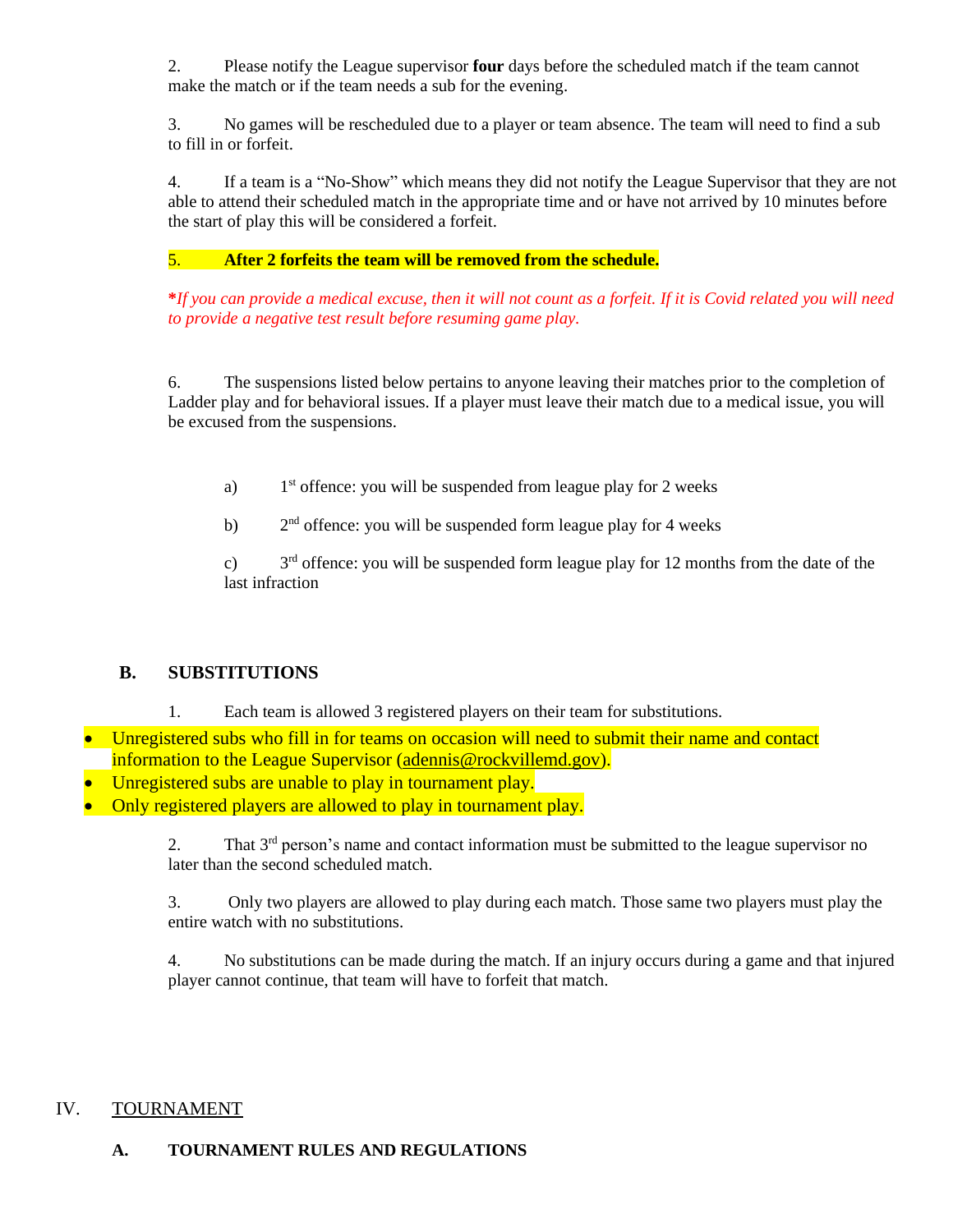1. The tournament will take place right after the regular season.

2. The tournament will be played in a best of 3 games format (first team to get two wins).

3. The Championship/Finals will be played right after in best of 3 game format (first team to get two wins)

4. Positive proof of identification must be furnished and take placed prior to the scheduled tournament game. A valid driver's license or other photo I.D. are the only accepted means of providing positive proof of identification.

5. The number of teams that advance to the post season tournament, will be dependent on the number of teams in the league.

6. Higher seed will serve first with the lower seed choosing the court side. Except for the championship match which the serve will be determined by a coin flip.

#### V. OFFICIATING

#### **A. REGULAR SEASON**

1. The matches will be self-officiated

2. Each player will be asked to be honest in calling hits in or out. Any player may appeal a call to the site supervisor. If the site supervisor did not see the ball, the ball is considered in.

3. If a player is found to be intentionally cheating consistently, please notify the Site Supervisor and their team will be given a warning. If it continues, their team will forfeit the match they are in and the player may be asked to leave the league.

4. If a player uses objectionable or damaging language directed at another person, he or she will incur a warning for the first assurance. If it happens again, a technical foul will be issued.

5. A warning shall not result in a loss of rally or point awarded. Once a warning has been issued, a second warning for any reason, given to the same player or team during the match, will result in a technical foul being issued to the team.

6. A warning or technical foul shall have no effect on server change or side out.

7. Actions or behavior that will result in a technical foul (without a warning being issued beforehand): Excessive arguing; purposely breaking the ball or striking the ball between rallies; a player using extremely objectionable or demeaning languages directed at another person; excessive questioning of the official or site supervisor; challenging the official; threats of any nature; and any other actions that are considered extreme unsportsmanlike behavior warranting a one-point ward to the opposing side.

8. The official and site supervisor is empowered to call technical fouls. When a technical foul is called, one point shall be added to the score of the opposing side. After the point is awarded, the player or team awarded the point must move on their own to the correct position (s) that reflects theirs score.

9. If a second technical foul has been issued to the same team, that team will forfeit the match.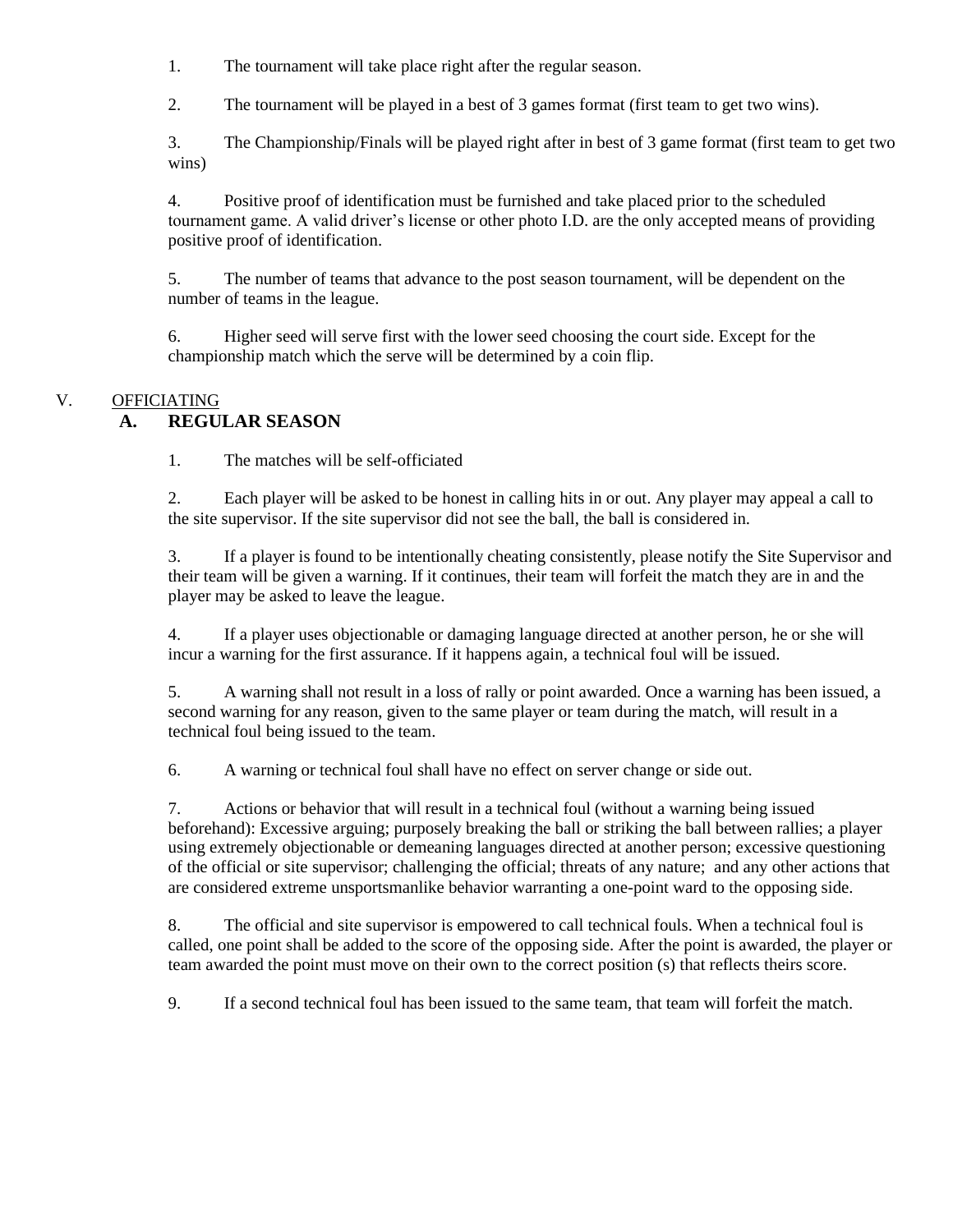# **B. TOURNAMENT/CHAMPIONSHIPS**

1. The Intermediate and Advance division matches will be officiated by a City of Rockville staff member. The Beginners Division will be self-officiated. **Please note this is subjected to change.**

2. The official will follow all rules of USA pickleball Association (USAPA) rules to govern the tournament and championship matches unless otherwise stated by the City of Rockville

#### VI. V. PLAYER CONDUCT

- A. A player or spectator who is ejected from the match by an official or City Staff Representative shall be suspended for at least one (1) additional match (next league match played by that team). The ejected person is not permitted on the court during their suspension. A second ejection during the season shall be an automatic suspension; length of suspension will depend on severity of incident. Subject to one-year suspension from date of incident if deemed necessary. Team Managers should remind their players of this rule before the start of the season.
- B. Any player or spectator who approached an official, City staff in a negative manner before, during or after the conclusion of a league match shall be suspended for at least one (1) match and depending on severity of the incident, may incur a longer suspension period.
- C. Before, during or after a game, anyone who strikes, shoves, pushes, bumps or otherwise molests, harasses, or threatens anyone shall be suspended for at least 1 year from the date of the incident or longer if deemed necessary by the league. After the suspension is served, the individual can return to programs on a probationary period for a minimum of 1 year.
- D. Any unsportsmanlike conduct may result in barring the player(s) or the team from further participation in the league, depending on severity of incident.
- E. Any Team Manager/Player/Spectator that has been suspended shall not be permitted to attend the match nor be at the court/in the area while the suspension is being served.
- F. A player or substitute committing an unsportsmanlike act including but not limited to the following:
	- a. Disrespectfully addressing an official, City Staff gesturing in such a manner as to indicate resentment.
	- b. Using profanity or vulgarity; taunting, baiting or ridiculing another player or bench personnel; or pointing a finger at or making obscene gestures toward another player or bench personnel.
	- c. Inciting undesirable crowd reaction.
	- d. Contacting an opponent, while the ball is dead in an unnecessary, unacceptable and excessive manner.
	- e. Fighting
	- f. Disrespectfully contacting an official.

#### VII. VII. AWARDS

Awards shall be as follows: League Champion – 1 Pickleball Championship shirts for each player.

#### VIII. VIII. GENERAL LEAGUE ADMINISTDRATION

#### A. FORFEITURES

- 1. Any team forfeiting two (2) League matches may be dropped from the League if evidence indicates that the team may not be able to field a team. All scheduled matches not played shall be forfeited to the opponents.
- B. REFUNDS
	- 1. Team withdrawals from a program are strongly discouraged. All requests for refunds must be in writing and a \$15 administrative fee will be charged per person prior to the start of the season. Forfeiture of team fee will occur once league play has begun (this includes the entire day of the first league games.)
- C. INCLEMENT WEATHER POLICY
	- 1. In case of inclement weather on the day of the game, call for the recorded message on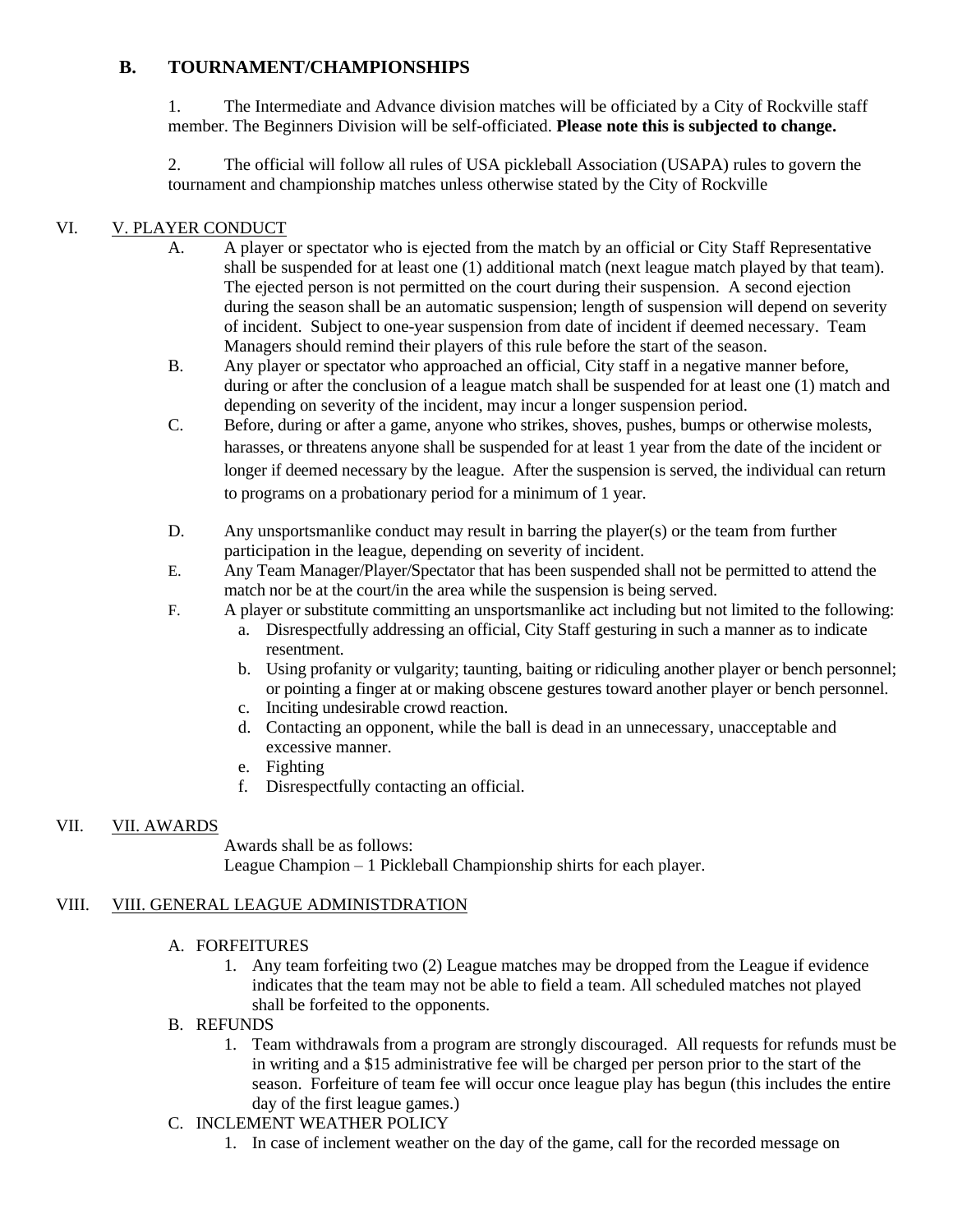**240-314-5055**. All decisions are made by approximately 3pm on weekdays and approximately 10am on Sunday's.

D. PARK/COURT RULES

No smoking or drinking (includes alcoholic and non-alcoholic beverages) is allowed at all City of Rockville parks and courts. Players reported as violating this policy will be dropped from the League. Effective March 1, 2016, no smoking or vaping will be permitted on any City of Rockville property including City parks, centers and facilities in accordance with Montgomery Code Section 24-9 (Smoking in Public Places)

#### E. SCORES

To check scores and standings online, please visit [www.rockvillemd.gov/recreation/sports](http://www.rockvillemd.gov/recreation/sports)

#### **Adult Sports Division League Expectations, Policies/Disciplinary Measures**

#### **MISSION**

The City of Rockville's Adult Sports Division mission is to provide league and program opportunities for adults of all ages. Programs are designed to promote physical activity, economic development, improve health, and provide social outlet through participation at well maintained facilities.

#### **EXPECTATIONS**

The City of Rockville provides league rules that dictate how the program is operated and governed. The City of Rockville requires players, coaches/team managers, and spectators to exhibit good conduct and sportsmanship before, during, and after games. Examples of good sportsmanship and conduct include but are not limited to:

- Fairness
- Ethics
- Respect
- Sense of fellowship
- Teamwork
- Positively encourage and congratulate all players and opponents as well as officials, city staff
- Understanding and promoting that this is a recreational league

# **POLICIES/DISCIPLINARY MEASURES**

*City of Rockville Sports Supervisors reserve the right to amend disciplinary measures below if investigation deems it necessary* 

THE TERM "INDIVIDUAL" INCLUDES THE FOLLOWING: MANAGER, CAPTAIN, PLAYER, OR SPECTATOR. A TEAM IS RESPONSIBLE FOR THE CONDUCT OF ITS INDIVIDUAL PLAYERS AND SPECTATORS. MISCONDUCT MAY RESULT IN PENALIZING AN INDIVIDUAL OR TEAM FROM ALL CITY OF ROCKVILLE LEAGUES.

- Coach or Team Manager/Player/Spectator Ejection
	- $\circ$  If ejected from a league game, that individual will be suspended from the team's next played league match or for a period of time deemed fair by the league. A second ejection during the season shall be an automatic suspension; length of suspension will depend on severity of incident. Subject to one year suspension from date of incident if deemed necessary. Team manager/coach should remind their players of this rule before the start of the season.
- Ineligible Players
	- o A coach/team manager who knowingly uses a suspended or ineligible player shall forfeit his/her coaching/team manager position and the team shall forfeit all games in which the player participated.